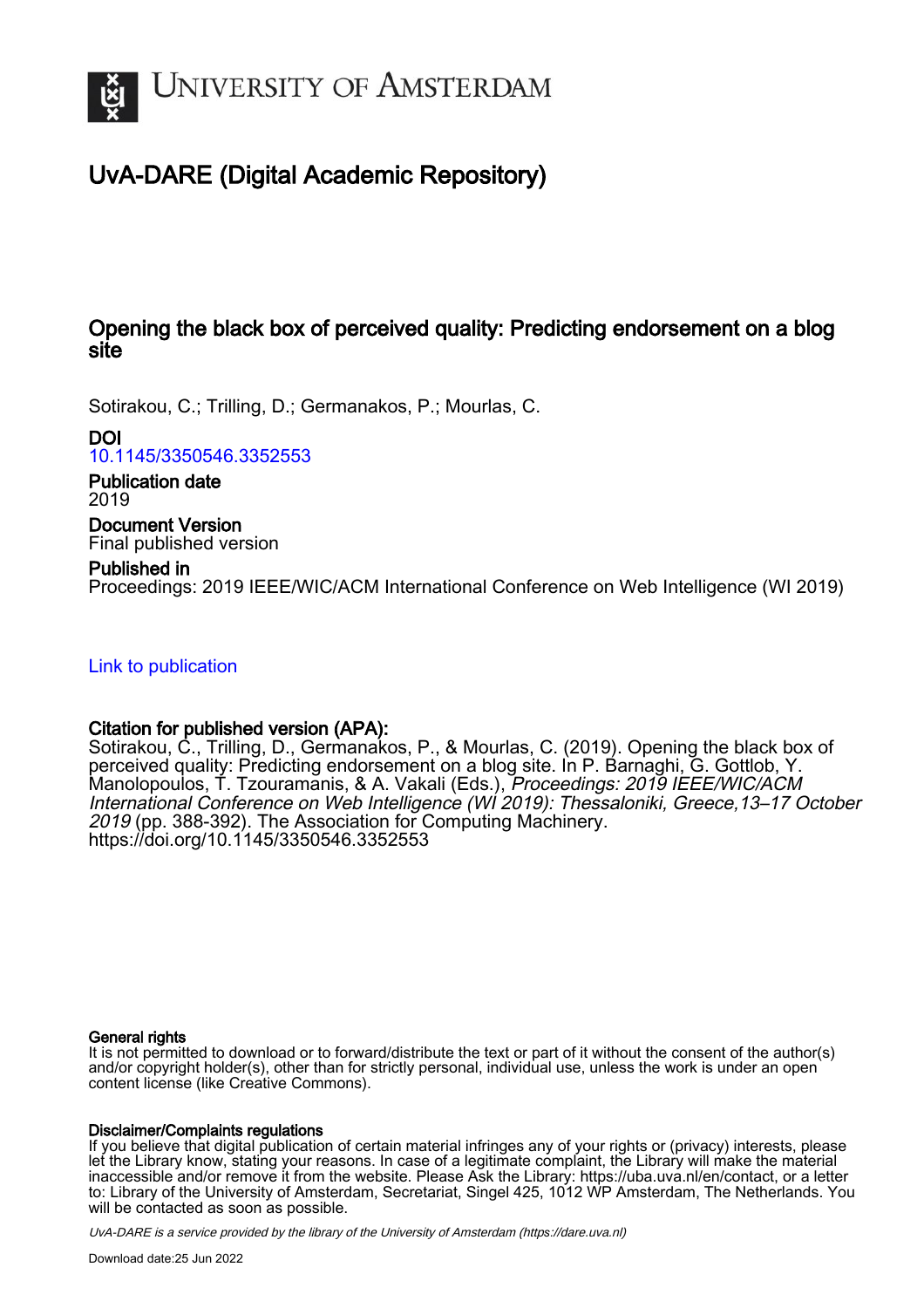# Opening the black box of perceived quality: Predicting endorsement on a blog site

Catherine Sotirakou Faculty of Communication and Media Studies, National & Kapodistrian University of Athens Athens, Greece katerinasot@media.uoa.gr

> Panagiotis Germanakos User Experience ICD, Product Engineering, SAP SE Walldorf, Germany panagiotis.germanakos@sap.com

#### ABSTRACT

Uncovering their readers' perceptions is of key importance for every news media organization to find methods to improve the quality of their product. It has the potential to facilitate journalists' work in attracting attention and gaining a loyal audience. Discovering which elements of a news story influence readers' perceptions has been a cross-disciplinary research goal for the past years, because it can play a crucial role in news dissemination and consumption in the digital age. Drawing upon literature in the various areas such as journalism, psychology, computer science, and AI, this paper proposes a machine learning approach that explores three dimensions of article features that can help predicting the online behavior of the reader. Results show that how the story is written, the topic, and certain aspects of the author's online reputation can affect reader endorsements and the perceived quality of an article.

# CCS CONCEPTS

• Computing methodologies  $\rightarrow$  Natural language processing; • Applied computing  $\rightarrow$  Document management and text processing.

# **KEYWORDS**

Natural Language Processing, News, Computational Journalism, Computer-assisted Content Analysis, Machine Learning

#### ACM Reference Format:

Catherine Sotirakou, Damian Trilling, Panagiotis Germanakos, and Constantinos Mourlas. 2019. Opening the black box of perceived quality: Predicting endorsement on a blog site. In IEEE/WIC/ACM International Conference on Web Intelligence (WI '19), October 14–17, 2019, Thessaloniki, Greece. ACM, New York, NY, USA, [5](#page-5-0) pages.<https://doi.org/10.1145/3350546.3352553>

WI '19, October 14–17, 2019, Thessaloniki, Greece

© 2019 Association for Computing Machinery.

ACM ISBN 978-1-4503-6934-3/19/10. . . \$15.00 <https://doi.org/10.1145/3350546.3352553>

Damian Trilling Amsterdam School of Communication Research, University of Amsterdam Amsterdam, The Netherlands d.c.trilling@uva.nl

Constantinos Mourlas Faculty of Communication and Media Studies, National & Kapodistrian University of Athens Athens, Greece mourlas@media.uoa.gr

# 1 INTRODUCTION

Likes, shares, and comments can determine how many people have a chance to see social media content, because they serve as an input for the filtering algorithms that decide the ordering of the posts in every news feed. Communication scientists have started to investigate the so-called "shareworthiness" of a news story: features of an online news article (such as its novelty, tone, the actors involved, etc.) that help predicting the number of shares an article will receive [\[9,](#page-5-1) [36,](#page-5-2) [37\]](#page-5-3). Yet, such content features are not the only features to consider to understand what explains engagement with online news and information. Accordingly, Orellana-Rodriguez and Keane [\[28\]](#page-5-4) distinguished in their survey on news dissemination on Twitter between user features, content features, and context features. Context features, for instance, include temporal features and location features, while user features relate to the features of the account from which the original information was published.

In the current work, we consider these three feature dimensions and we extend them by additionally proposing "style" as a category within content features and a set of new features that best express the three dimensions. We apply this framework to a new data set extracted from Medium.com, a well-known blog platform. We explore which feature category explains best how many so-called "claps" (a form of likes) an article receives, and how this differs between different types of articles.

#### 2 RELATED WORK

We can broadly distinguish three types of user engagement metrics: clicks, likes, and shares. Clicks are a sign that a news article caught the user's attention but do not provide much actual feedback. However, when a user consciously decides to hit "like" or "share", that reflects a more personal attachment to and connection with the content and can serve as a valuable indication of the perceived quality of the article. After all, people also use these actions to construct a personal image, because what they share reflects on who they are or want to be [\[36\]](#page-5-2). Medium.com, the blog platform we are studying, features an interesting combination of liking and sharing: It allows the user to "clap" for an article, which shows the author that their story was liked; but the number of claps (it is possible to clap up to 50 times for the same story) is also used to determine which stories

Permission to make digital or hard copies of all or part of this work for personal or classroom use is granted without fee provided that copies are not made or distributed for profit or commercial advantage and that copies bear this notice and the full citation on the first page. Copyrights for components of this work owned by others than ACM must be honored. Abstracting with credit is permitted. To copy otherwise, or republish, to post on servers or to redistribute to lists, requires prior specific permission and/or a fee. Request permissions from permissions@acm.org.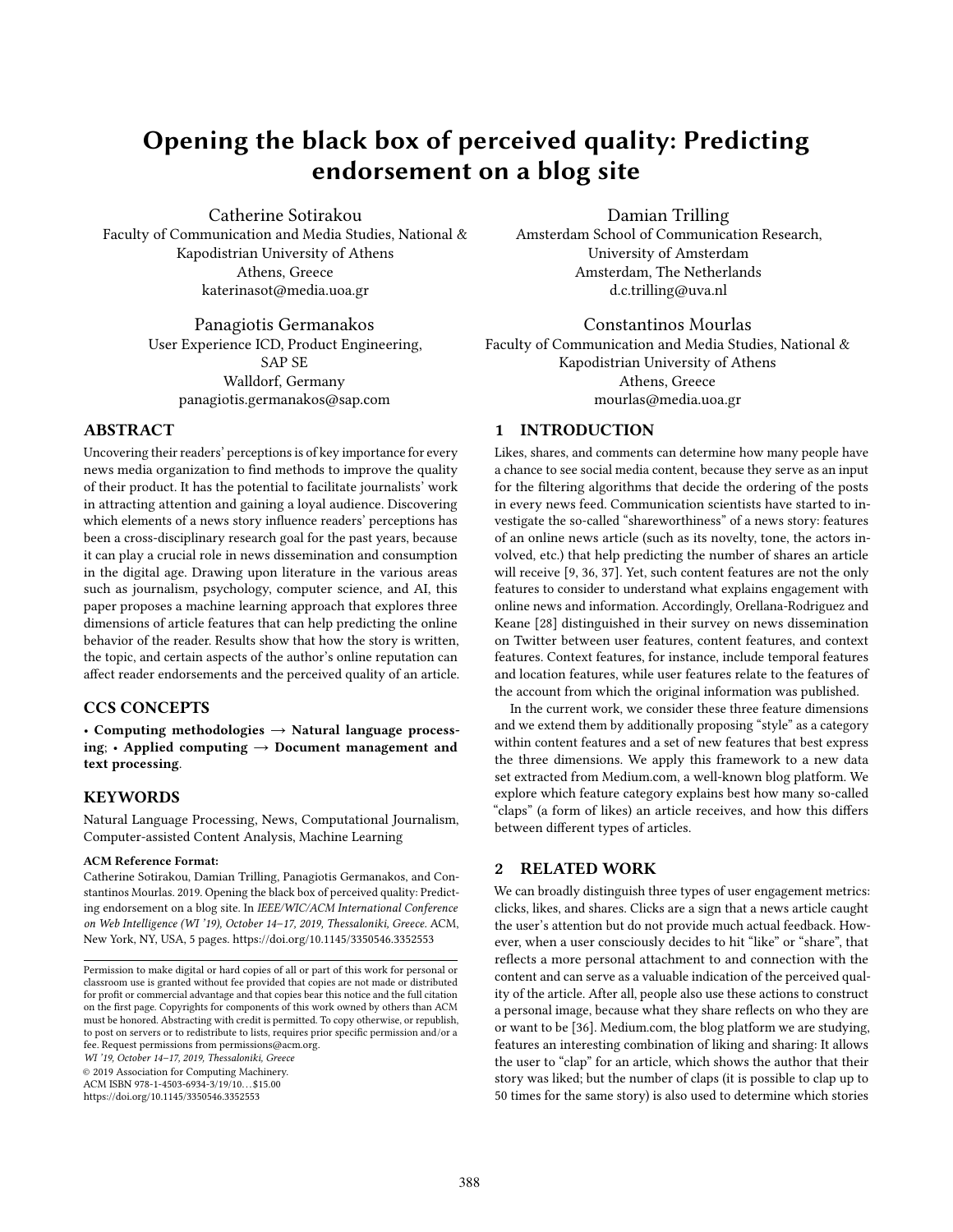one's followers will see – thus, it can be seen as an indirect way of sharing as well. It is reasonable to assume that people do not want to be seen as recommending articles that are not good. Given that the claps on Medium.com are public and result not only in feedback to the author, but also in recommendations, we can argue that claps can be used as a proxy to measure the perceived quality of an article. Perceived quality is highly dependent on the consumer's judgment [\[27\]](#page-5-5). Accordingly, Aaker defined perceived product quality as "the customer's perception of the overall quality or superiority of the product or service with respect to its intended purpose, relative to alternatives" [\[1\]](#page-5-6). We are interested in the perceived quality of online news articles. We follow a very broad definition of news here and follow Bogart [\[4\]](#page-5-7), who defined news as the "useful current information that is not necessarily generally important, but is of considerable importance to some people". As decisions within news organizations are increasingly driven by metrics of clicks and user engagement [\[21,](#page-5-8) [35\]](#page-5-9), it is of crucial importance to find out how to reconcile high quality of content with perceived quality as expressed by user engagement.

Although finding a news story interesting is a matter of personal taste, it is possible to create a taxonomy of so-called news values [\[8,](#page-5-10) [12\]](#page-5-11). This approach suggests that certain attributes of news can influence journalists' and audience news selection [\[7,](#page-5-12) [16\]](#page-5-13) as well as engagement with digital news stories [\[36,](#page-5-2) [39\]](#page-5-14). Yet, there is no full consensus yet on which features have the largest impact on the so-called "shareworthiness" [\[36\]](#page-5-2). On the one hand, Trilling et al. find geographical proximity, involving Western countries, conflict, human interest, negativity, positivity, and exclusiveness to increase engagement, with slight differences between Facebook and Twitter engagement [\[36\]](#page-5-2). Valenzuela et al. confirm the findings for exclusiveness and negativity, and added – amongst other features – deviance and relevance to the list [\[37\]](#page-5-3). Garcia-Perdomo et al., in contrast, cannot confirm an influence of proximity, but do confirm an influence of conflict and human interest as well as deviance (here called unusualness) [\[9\]](#page-5-1). They also find impact and prominence to be relevant predictors. In contrast to [\[37\]](#page-5-3), they also found some effect of usefulness. Kilgo et al. concluded that the influence of such news values was less important than emotional appeals; however, their conclusions are based on very small cell sizes [\[18\]](#page-5-15). Relatedly, other work investigated how news values differ between sensationalist and non-sensationalist content [\[17\]](#page-5-16).

#### 3 MODEL & FEATURE EXTRACTION

Our primary concern was to create an inclusive model to measure and quantify the value of perceived quality across various article categories. We structured the backbone of our model using the overarching dimensions proposed by Orellana-Rodriguez and Keane [\[28\]](#page-5-4), namely (i) user, (ii) content, (iii) context.

#### 3.1 User features

Author's Popularity: Having a large number of followers may result in a great number of votes in a small period of time for a very small piece of text, while new authors have to work hard and produce long pieces of writing to achieve the same result [\[15\]](#page-5-17).

Another way for us to determine an author's popularity is to look for the number of people they follow, as this can also contribute to build reputation and gain more votes, since users leverage networking communities by befriending other users and ask for votes in return [\[29\]](#page-5-18).

Author's tone: Authors are also characterized by their tone of speech. Self-referential or self-reflexive messages are frequently used to attract the readers' attention [\[25\]](#page-5-19), while human-related stories are more likely to get positive feedback [\[22\]](#page-5-20) and personal pronouns are an indicator of the existence of people in the story. We investigate the use of personal pronouns (I, you, we, etc.), reflexive pronouns (myself, yourself, etc.), and possessive pronouns (mine, yours, etc).

Subjectivity: Social media drive journalists towards more subjective ways of presenting information [\[20\]](#page-5-21). We use the Python library TextBlob to measure subjectivity in textual data.

Modality: Grammatical modality is signaled by grammatical moods that express a speaker's general intentions and is implemented grammatically through three moods namely indicative, imperative and subjunctive. To capture the degree of certainty of an author, we used pattern.en [\[5\]](#page-5-22), which measures modality as a value between  $-1.0$  and  $+1.0$ , where values  $> +0.5$  represent certainty.

#### 3.2 Content features

We focus on content features that we expect to influence the reader. We slightly extend the model of Orellana-Rodriguez and Keane [\[28\]](#page-5-4), by separating it into structure and styles features.

3.2.1 Structure. Article Length: We used the so-called "reading time" provided by Medium.com.

Images: The use of salient pictures is a way to attract audience attention and achieve link clicks (or other follow-up actions like donating money, see [\[23\]](#page-5-23)). Additionally, maintaining a good balance of text and images is an important factor for capturing attention and is used extensively for marketing campaigns. Consequently, to study images we use two different features: the total number of pictures in the article and the image-to-text ratio.

Bullet points: Listicles, meaning a mixture of 'list' and 'article' are very popular types of articles and according to research, they tend to be highly shareable [\[26\]](#page-5-24). We therefore looked for the existence of bullet points.

Links: We searched for external links in the article, because a news story that contains links may relate to more verified sources, complementary information, and may present different angles. Furthermore, providing extra reading material can be a sign of extensive reportorial effort.

Readability: Readability testing is a way to automatically check the clarity of writing. We use the Flesch-Kincaid Grade Level [\[19\]](#page-5-25), which has been widely applied to journalistic and political communication research [\[32,](#page-5-26) [38\]](#page-5-27).

Novelty: If an article covers new, exclusive information that is not present elsewhere, it may be more interesting for readers and enhance engagement [\[36\]](#page-5-2). We used a three-day sliding window and used the normalized (to account for title length) number of nouns (which we determined using spacy [\[13\]](#page-5-28)) that a headline shared with all concatenated headlines in the window to calculate a popularity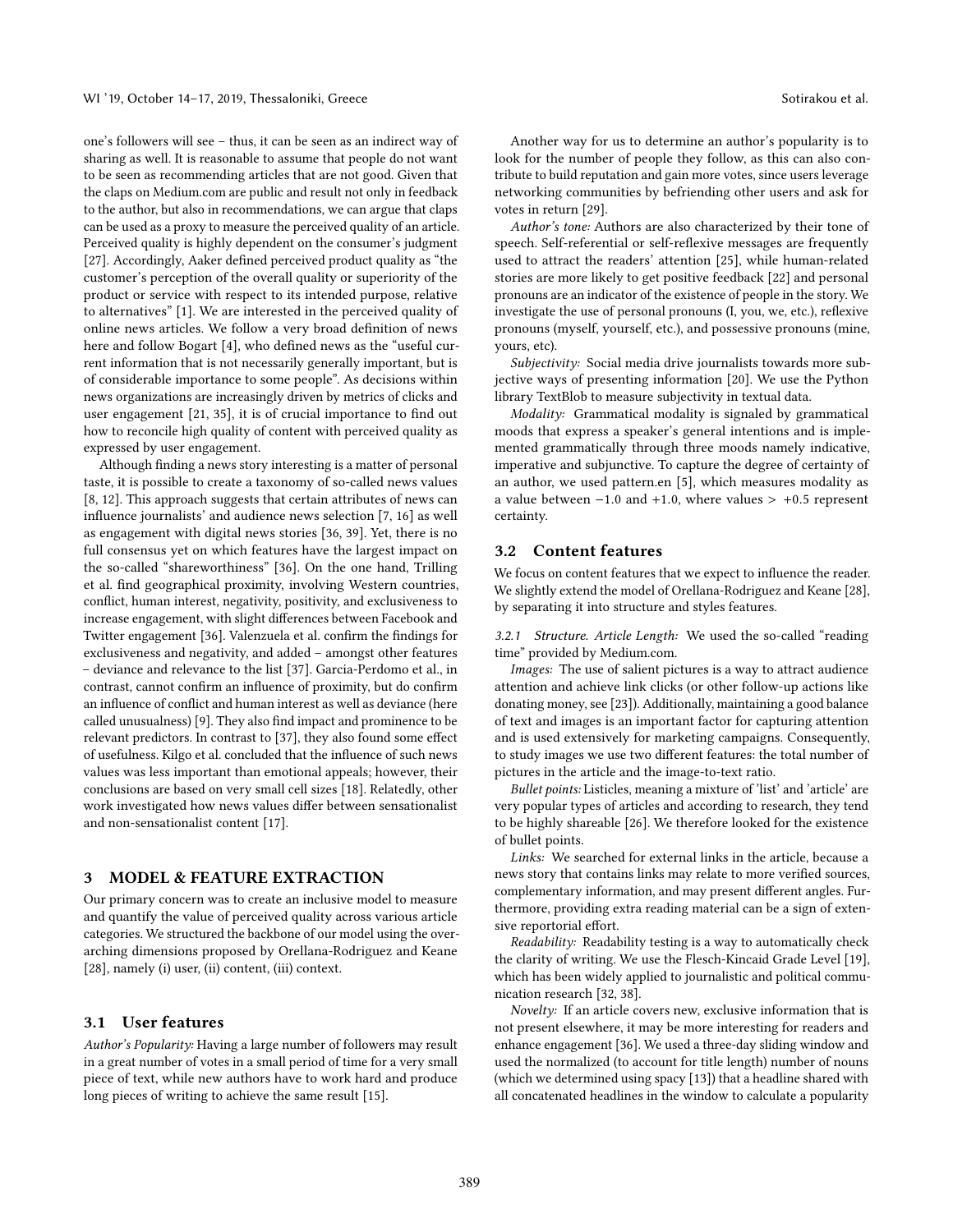score. A low popularity score can be interpreted as an indicator of high novelty [\[36\]](#page-5-2).

Table 1: Descriptive statistics

3.2.2 Style. Beautiful phrasing: High-quality articles are often written using beautiful language [\[2,](#page-5-29) [22\]](#page-5-20), meaning more unusual phrasing and creative words that lead to more positive feedback [\[34\]](#page-5-30). We used Term Frequency-Inverse Document Frequency (tf·idf) as a proxy, because the use of rarer words can be seen as an indicator for the use of beautiful language.

Sentiment: Both positivity and negativity have been shown to influence news sharing [\[34,](#page-5-30) [36,](#page-5-2) [37\]](#page-5-3), with some psycho-physiological experiments showing that negative news evokes stronger and more sustained reactions than does positive news [\[33\]](#page-5-31). We used Vader [\[14\]](#page-5-32), which calculates the overall polarity of the text along with the sentiment: positive, negative or neutral. Other studies have focused on evidence that online content that causes awe or anger and anxiety emotions to the users increases the chances of becoming viral [\[3,](#page-5-33) [10\]](#page-5-34). For the emotions extraction, we used the NRC suite of lexica, that is based on Plutchik's model, that suggests the existence of eight basic emotions: joy, sadness, anger, fear, trust, surprise, disgust, and anticipation [\[24\]](#page-5-35). For the measurement, we computed the counts of emotion words, each normalized by the total number of article words. Except for polarity and emotions, we also calculated the overall emotional density expressed in the text.

Title polarity: The headline of an article is a significant aspect of every story as modern news readers and social media users scan the headlines before they decide to click [\[6,](#page-5-36) [31\]](#page-5-37). To measure polarity expressed in the headline, again, we used Vader [\[14\]](#page-5-32).

#### 3.3 Context features

Genre: The topic of the article reflects certain characteristics of its nature and it has been greatly investigated in previous work [\[2,](#page-5-29) [22\]](#page-5-20).

Temporal: We have articles from only one year, so we only used hour and type of day as temporal features.

Cultural distance: Previous research [\[36\]](#page-5-2) found that geographical proximity and stories that mention Western countries increase social media engagement. For our study, we extracted references to geolocations from the texts using the Mordecai system [\[11\]](#page-5-38), which extracts toponyms and returns their coordinates.

#### 4 METHOD & DATASET

We collected data from Medium.com and retrieved articles from the categories News, Technology, Health, Business, Sports, and Lifestyle, as well as their number of "claps", which we use as a proxy measure for perceived quality. Our data set consists of articles published between September 2017 to September 2018 and were collected automatically in January 2019. The total amount of articles before cleaning was <sup>247</sup>, <sup>071</sup> and had a large distribution of claps ranging from 0 to 292K claps. All articles were processed for stop words, nonstandard words and characters removal, stemming, and tokenization. In addition, we removed articles not written in English, NaN values, and HTML code from the text. This left us with <sup>200</sup>, <sup>710</sup> (Table [1\)](#page-3-0) cases for inclusion in our models.

Articles with claps above the 99.8th percentile were considered outliers and were removed. Furthermore, we normalized the features and checked for feature correlation. In addition, we conducted a Principal Component Analysis (PCA) to search for redundant

<span id="page-3-0"></span>

| Category        | No. Articles | Mean    | Median   | 75th percentile |
|-----------------|--------------|---------|----------|-----------------|
|                 |              | (claps) | (claps)  | (claps)         |
| <b>News</b>     | 17762        | 150     | $\theta$ | 22              |
| Technology      | 30883        | 236     | 2        | 59              |
| <b>Business</b> | 35768        | 65      | $\theta$ | 14              |
| Health          | 49072        | 39      | 0        | 3               |
| Sports          | 12664        | 19      | 0        | 5               |
| Lifestyle       | 54561        | 347     | 22       | 121             |

features. However, the analysis showed that we could not meaningfully reduce our large set of components into a smaller one without losing a lot of variance.

### 5 DATA ANALYSIS & FINDINGS

We separated articles with low and high claps, and used the scikitlearn [\[30\]](#page-5-39) implementation of tree-based machine learning approaches (decision tree, random forest, xgboost) for this binary classification task. Tree models can be more interpretable than other complex models and provide more descriptive explanations of the effect of the features.

# 5.1 Phase A

We randomly sampled our original data set and created a new one that consisted of 60K articles, 10K from each category, (News, Technology, Health, Business, Sports, Lifestyle). From this new dataset, we randomly selected 14K articles from the lowest and 14K articles from the highest quartile of claps.

We used the randomForest package from the Python library scikit-learn [\[30\]](#page-5-39) to create a classifier of our articles and to measure the importance of the predictor variables, which is calculated during the construction of the decision trees by checking the raise of prediction error when data for that variable is permuted while all others are left unaltered. Based on its F1 score, we decided on using the XGBoost algorithm with an F1-Score of 80%.

Figure [1\)](#page-3-1) presents the importance of the variables of the selected dimensions. The dimension of User is the first with Authors' popularity (Followers & Followees), Modality and Tone, second is the Content dimension and specifically Structure (Article Length, Images, Readability) and Style (Sentiment).

<span id="page-3-1"></span>

Figure 1: Features importance score for high claps bucket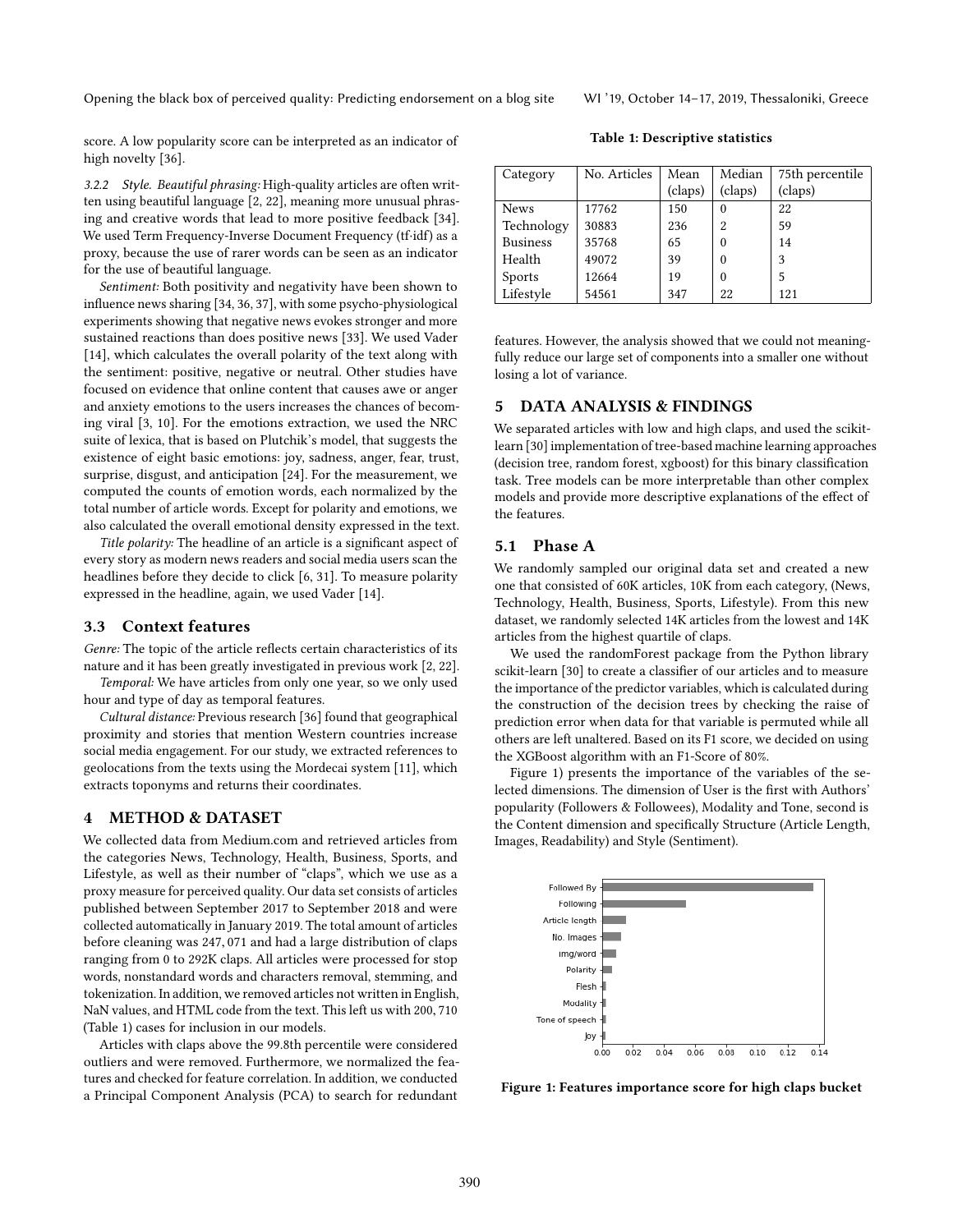We observe that the social network of an author, along with length, pictures and polarity are the most important characteristics that influence the perceived quality of an article. Interestingly, the results reported in Figure [1](#page-3-1) indicate high accuracy and give an idea about the predictive power of the features, which will be used as the baseline for Phase B.

# 5.2 Phase B

To check whether some features are more important depending on the genre, we created different data sets for every category and the same process was applied to split the articles into two classes of the same proportion of texts, one bucket with the 25% higher clapped texts and the low-clapped bucket with the ones that got 0 claps. Despite the fact that all articles were taken from a single source, differences exist on the distribution of the claps in every category as shown in Figure [2.](#page-4-0)

<span id="page-4-0"></span>

Figure 2: The importance measures of Top-5 features in 6 different article categories

#### 6 DISCUSSION OF THE RESULTS

First, the most important feature is the number of followers an author has, which is the only feature that remains stable in all data sets. This is somewhat expected because the more followers the author has, the more claps their articles will receive. Similarly, the number of people that the author follows influences the perceived quality of their article, meaning that the social network of the author has a positive effect. Second, the length of an article is associated with perceived quality. However, we cannot interpret from the results if longer articles are correlated with better metrics or the opposite is true in this case. Third, images seem to be of great significance in terms of positive feedback. Both the number of pictures and image-to-text ratio are among the top five important features in most data sets. This is a logical consequence since a picture communicates a great deal of information and can make the text more interesting and easy to understand. Fourth, sentiment has an impact on the crowd's endorsements, since the polarity of a text, which translates to the sum of positive and negative scores, appears to be strongly correlated to perceived quality. Moreover, positivity, negativity, neutrality, joy, trust, and anticipation also show up as less important features.

Our findings suggest some differences depending on the category. Specifically, the existence of external links in the body of the

article appears to be somewhat important in the case of News and Lifestyle, while beautiful phrasing is fairly relevant to Health, Business and Lifestyle categories. Meanwhile, readability (Flesh score) is considerably associated with perceived quality when it comes to Business articles. Notably, subjectivity and tone are associated with high claps only in Business and Technology respectively. Likewise, the presence of bullet points in the text is quite significant in Technology and Lifestyle, whereas grammatical modality is slightly correlated to Sports and News topics. Surprisingly, the only temporal feature that ended up having a small degree of significance is the hour, which came up in Health and Lifestyle data sets.

The above results show that perceived quality could not be quantified using a unified value across articles' types but rather should be treated as a situation-specific factor.

#### 7 CONCLUSION & FUTURE WORK

We investigated the prediction task of the crowd's endorsement of articles published on the blog platform Medium.com. The best predictor consistently is the number of followers, which is not surprising: if more people see it, more people will clap. Yet, we also found important other predictors that can be interpreted as indicators for the perceived quality of an article. This paper considerably extends a preliminary version of this work [\[34\]](#page-5-30) by introducing additional features (e.g., from [\[36\]](#page-5-2)) and including the three dimensions of a news tweet, namely, user, content and context (see [\[28\]](#page-5-4)). Moreover, we introduce the concept of perceived quality of a news article and we examine which characteristics of a news article predict the reader's positive feedback. To quantify the perceived quality of news articles, the number of "claps" was the dependent variable for our model. Furthermore, in order to define if and to what extent the features contribute in the future online success of an article we used tree-based machine learning algorithms for the prediction tasks. Our findings support what has been showcased already in previous research, that indeed factors related to the author's reputation, along with content-based characteristics of a news article mainly length and images, and sentiment expressed in the text can be predictors of a reader's perceived quality. Results have also shown that an article's type affects the importance of features that reveal its perceived quality differently and should be treated as a situation-specific factor given the nature of each category.

We focused on identifying the role of different feature categories, but not on the nature of their effects. We expect these effects to be non-linear. For example, it is very likely that a feature like the author's popularity is very important to "kick-start" the sharing of an article, but once the article is already popular, this effect may wear off. Next to that, some effects may follow a U-shape (both extremely negative and extremely positive articles may be more likely to be endorsed) or an inverse U-shape (both extremely short (i.e., trivial) and extremely long (i.e., unreadable) articles may not be endorsed. In the current paper, we have provided some guidance on which features may be worth considering, and leave it to future research to disentangle the exact relationship.

#### ACKNOWLEDGMENTS

The research work was supported by the Hellenic Foundation for Research and Innovation (HFRI) and the General Secretariat for